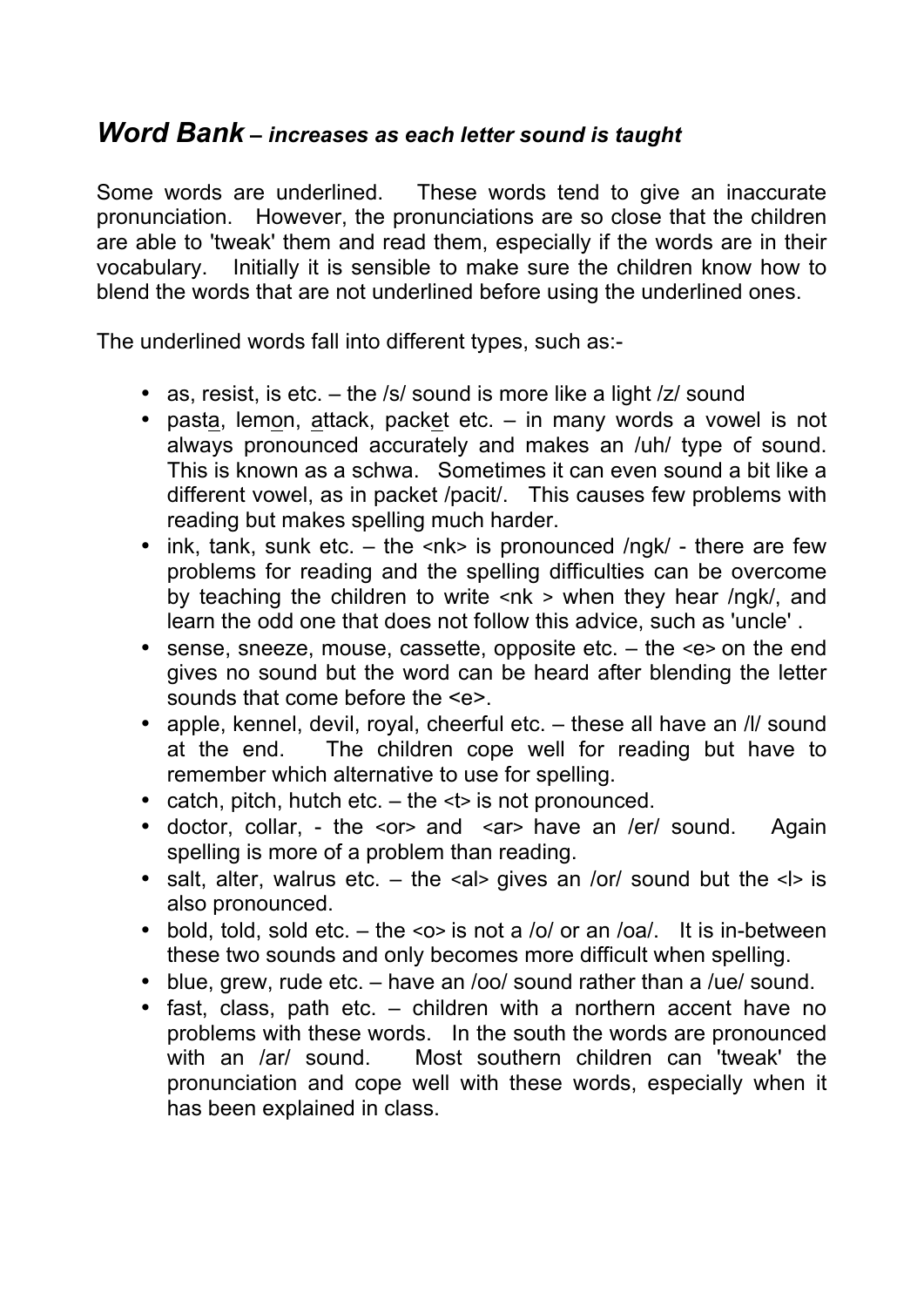## Word Bank – provides suitable words for blending practice.

|               | in<br>this column are<br>Words<br>suitable for younger children.                                                                                                              | The words in this column are<br>more appropriate for older<br>children or children with<br>- a<br>more advanced vocabulary. |
|---------------|-------------------------------------------------------------------------------------------------------------------------------------------------------------------------------|-----------------------------------------------------------------------------------------------------------------------------|
| ${\mathsf S}$ |                                                                                                                                                                               |                                                                                                                             |
| a             | as,                                                                                                                                                                           |                                                                                                                             |
| t             | sat, at                                                                                                                                                                       |                                                                                                                             |
| İ.            | sit, it, its, is                                                                                                                                                              | assist                                                                                                                      |
| p             | pip, pit, pat, tap, tip, sip, spit,<br>spat                                                                                                                                   | sap, pasta, pass                                                                                                            |
| n             | nap, nip, nit, an, ant, pan, pin,<br>tan, tin, spin, in, insist, pant,<br>pants, snap, snip                                                                                   | span, assistant                                                                                                             |
| c, k          | cat, can, cap, act, stick, skip,<br>skin, tick, pick, pack, kiss, kick,<br>sack, sick, panic, picnic,<br>snack, <u>ink, stink, tank, pink,</u><br>sank, sink                  | napkin, tact, stack, spick,<br>span, attic, kit, attack, spank                                                              |
| e             | set, pet, net, pen, ten, test, antiseptic, inspect,<br>pest, nest, sent, neck, peck,<br>step, tennis, tent, insect, ticket,   speck,<br>kitten, sense, packet                 | tense,<br>arrest,<br>antenna,<br>cassette                                                                                   |
| h             | hen, hat, hip, hit, hint, hiss,<br>happen, honk                                                                                                                               | hectic                                                                                                                      |
| r             | rat, rip, ran, rest, rack, rent,<br>press, prick, print, risk, scrap,<br>strap, stress, track, trap, trick,<br>trip, strict, crisps, crept, crack,<br>present, rinse, cricket | spirit,<br>strip,<br>actress,<br>attract,<br>resist,<br>transparent,<br>respect, trespass, racket, rink                     |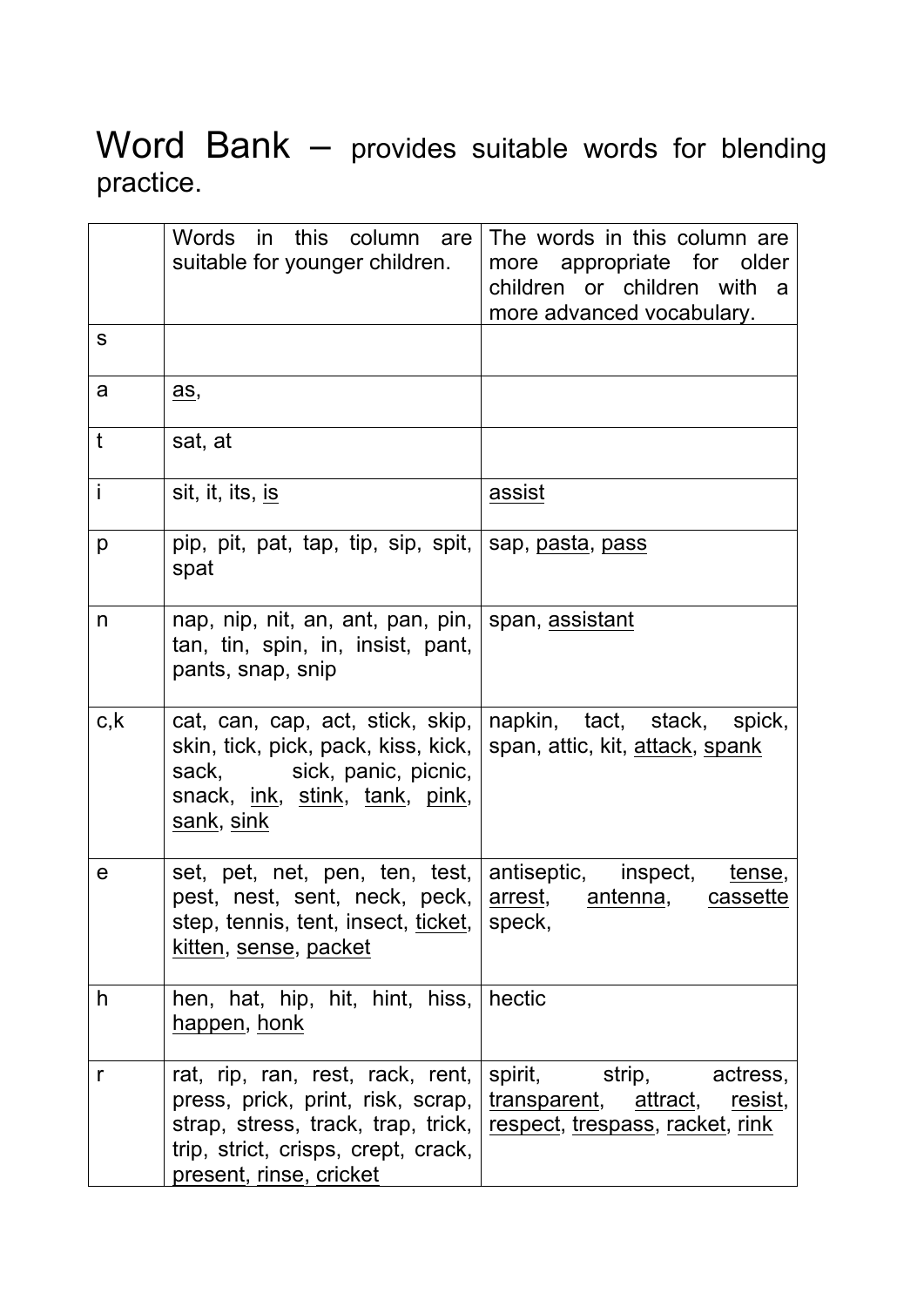| m            | mint, stamp, crisps, trim, pram,<br>smack, tramp, camp, stem,<br>mattress                                                                                                                                                                                                                             | man, men, map, mat, hem, rim, ram, mass, mimic, tram,<br>ham, him, mess, miss, mist, prim, imp, tempt, attempt, mink                                                                                                        |
|--------------|-------------------------------------------------------------------------------------------------------------------------------------------------------------------------------------------------------------------------------------------------------------------------------------------------------|-----------------------------------------------------------------------------------------------------------------------------------------------------------------------------------------------------------------------------|
| d            | hand, sand, mend, send, errand, madam, adapt<br>spend, stand, damp, dent,<br>dentist, dress, disk, drink,<br>panda, drank, address,<br>pretend                                                                                                                                                        | dad, den, did, dip, sad, end, dim, mid, timid, disc, deck,<br>rid, red, mad, had, hid, din, kid,   tend, addict, handicap, intend,<br>pad, desk, add, skid, drip, drastic, rapid, attend, admit,                            |
| g            | gas, pig, peg, gap, egg, get,<br>dig, rag, drag, snag, grip, gran,<br>grin, grand, grandad, spaghetti                                                                                                                                                                                                 | tag, sag, nag, rig, stag, crag,<br>gram, grim,<br>anagram,<br><u>  pregnant, magnet</u>                                                                                                                                     |
| O            | $top$ , pop, pot, pod, on, cot, cod, $\vert$<br>cost, hot, hop, rot, rod, odd,<br>dog, dot, god, got, rock, pond,<br>sock, spot, stop, trod, trot,<br>drop, ticktock, cannot, cross,<br>comic, dragon, nonsense,<br>second, parrot, pocket, rocket,<br>carrot, cotton,<br>correct,<br>haddock, across | cog, mop, hog, dock, desktop,<br>topic, moss, mock, crop,<br>spotted, protect, reckon,<br>maggot, recommend, opposite,<br>kiosk, connect,<br><u>adopt</u> ,<br>incorrect, opinion, cannon                                   |
| $\mathsf{u}$ | up, us, sun, nut, cup, cut, hum,<br>gum, tug, hug, mug, mud, rug,<br>run, pup, dug, hut, mum, dust,<br>suck, gust, rust, tusk, drum,<br>truck, stuck, scrub, snug, trust,<br>crust, upset,<br>suntan, hiccup, pumpkin,<br>undress, unpack, eggcup,<br>grunt, drunk, upon, trunk,<br>trumpet, puppet   | rut, drug, sum, rump, stump,<br>undid, discuss, instruct,<br>rucksack, product, sunset,<br>dump, duck, tuck, hump, spun, putt, pun, nun, sudden,<br>pump, mumps, hunt, must, hippopotamus, skunk, sunk,<br>minimum, tantrum |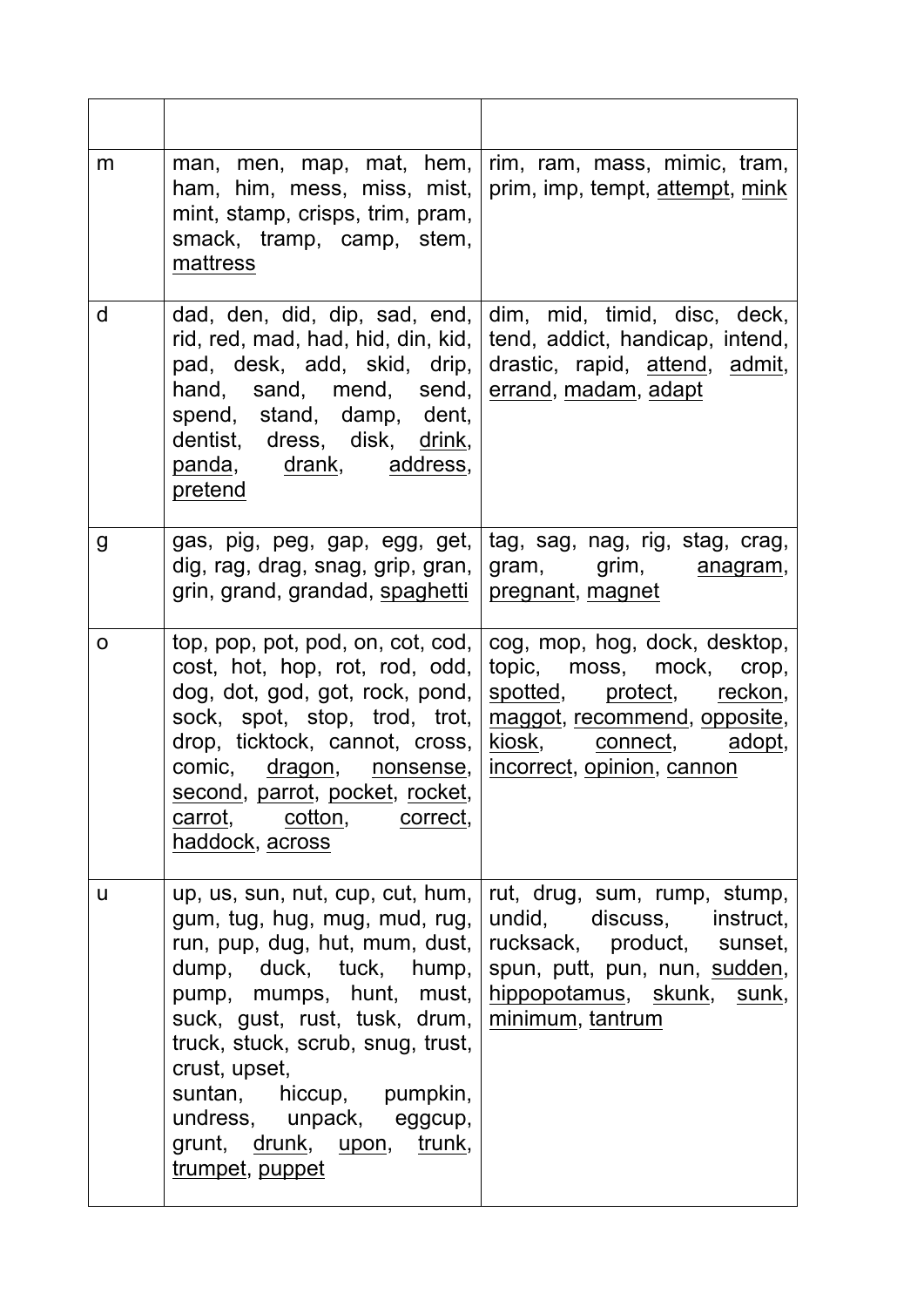| I            | lap, lit, let, leg, log, pal, lip, led,<br>lot, lid, lad, lips, lick, luck, lass,<br>lump, lend, less, lock, ill, pill,<br>kill, hill, tell, mill, sell, doll, dull,<br>gull, silk, sulk, tilt, lost, help,<br>held, list, melt, milk, limp, still,<br>clap, clip, click, clock, plan,<br>plug, plum, glum, glad, slug,<br>slid, slim, slip, slit, slot, skill,<br>skull, slam, slap, smell, split,<br>spell, spelt, spill, slept, plump,<br>grill, lipstick, adult, lollipop,<br>plastic, plimsolls, solid,<br>splendid, until, unless, unplug,<br>unlock, old, sold, hold, cold,<br><u>told, gold, roll, petrol, tunnel,</u><br>lemon, electric, gallop, animal,<br>elastic, kennel, lesson,<br><u>milkman, melon, salad, tinsel, </u><br>carol, collect, candle, cuddle,<br>ankle, giggle, rattle, handle,<br><u>apple, kettle, little, simple,</u><br><u>sprinkle, middle, muddle,</u><br>paddle, pebble, prickles,<br>puddle, saddle, struggle,<br>tackle, tickle, uncle | elk, nil, till, sill, dell, dill, gill,<br>pulp, kilt, hull, loss, gulp, plot,<br>plus, clamp, clump, drill, plank,<br>stilts, electronic, laptop, insult,<br>limit, clarinet, control, troll,<br>scroll, stroll, helpless,<br>marigold, eldest, link, helmet,<br>atlas, settle, single, allotment,<br>kilogram, planet, millennium,<br>omelette, pollen, skeleton,<br>neglect, pelican, select, talent,<br>talon, triplet, catapult, cattle,<br>angle, ample, goggles,<br>miracle, pimple, ripple, riddle,<br>rectangle, responsible, rumble,<br>sample, smuggle, spectacles,<br>tangle, temple, tentacle, tingle,<br>topple, trickle, twinkle, wiggle,<br>hospital, camel, seldom, result |
|--------------|-------------------------------------------------------------------------------------------------------------------------------------------------------------------------------------------------------------------------------------------------------------------------------------------------------------------------------------------------------------------------------------------------------------------------------------------------------------------------------------------------------------------------------------------------------------------------------------------------------------------------------------------------------------------------------------------------------------------------------------------------------------------------------------------------------------------------------------------------------------------------------------------------------------------------------------------------------------------------------|---------------------------------------------------------------------------------------------------------------------------------------------------------------------------------------------------------------------------------------------------------------------------------------------------------------------------------------------------------------------------------------------------------------------------------------------------------------------------------------------------------------------------------------------------------------------------------------------------------------------------------------------------------------------------------------------|
| $\mathsf{f}$ | if, fat, fin, fun, fog, elf, fan, fit,<br>soft, lift, loft, fist, felt, film, fact,<br>fond, gift, left, puff, cliff, stiff,<br>fluff, flag, flat, flick, frog, flap,<br>gruff, frock, frost, from, traffic,<br>fantastic, golf, fold, forest,<br>daffodil, infant, difficult, gorilla                                                                                                                                                                                                                                                                                                                                                                                                                                                                                                                                                                                                                                                                                        | sift, self, cuff, tiff, flop, flip, flan,<br>fed, off, fell, fill, fuss, huff, sniff,   frill, drift, font, flock, frank,<br>frantic, infect, muffin, adrift,<br>affect, offend, reflect, fossil,<br>fungus, unfold,<br>flannel,<br>confident, fiddle, freckles,<br>scuffle, funnel                                                                                                                                                                                                                                                                                                                                                                                                         |
| b            | bad, bat, bib, bag, rub, bit, bin, l<br>pub, cub, bed, bud, bug, big,<br>bet, bun, beg, rob, bill, back,<br>bell, boss, belt, bump, bend,<br>best, bulb, crab, grab, grub,<br>black, blend, brick,<br>club, club<br>block, blond, rabbit, robin,                                                                                                                                                                                                                                                                                                                                                                                                                                                                                                                                                                                                                                                                                                                              | nib, ban, rib, cob, hob, bog,<br>tub, sob, bob, biff, stub, drab,<br>  blot, blob, stab, snub, slab,<br>blunt, public, cabin, blank,<br>album, subtract, embarrass,<br>minibus, minicab, toboggan,<br><u>battle,</u><br><u>bundle,</u><br>crumble,<br>dustbin, habit, bold, bottom, gobble, impossible, incredible,                                                                                                                                                                                                                                                                                                                                                                         |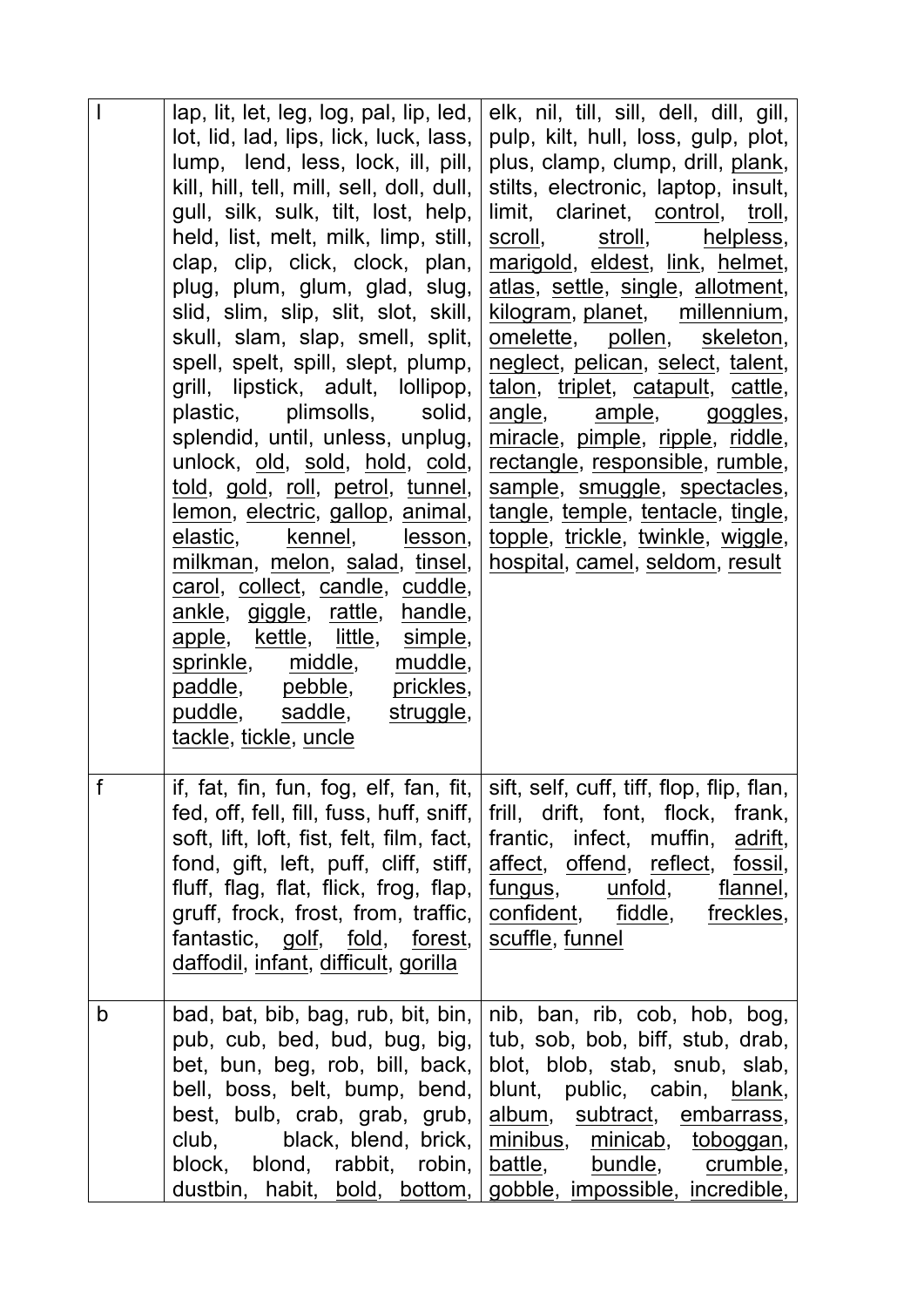|    | bucket, blanket,<br>blossom,<br><u>bunk, blink, problem, ribbon,</u><br>button, umbrella, bottle,<br>bubble,<br><u>buckle, grumble,</u><br>horrible,<br>nibble, scribble, tumble,<br>terrible, tremble                                                                                        | assemble, abandon, brilliant,<br><u>abrupt, absent,</u><br>acrobat,<br>acrobatic, and the set of the set of the set of the set of the set of the set of the set of the set of the set o<br>albatross,<br>abominable, mumble, nimble,<br>obstacle, scramble, sensible,<br>stumble |
|----|-----------------------------------------------------------------------------------------------------------------------------------------------------------------------------------------------------------------------------------------------------------------------------------------------|----------------------------------------------------------------------------------------------------------------------------------------------------------------------------------------------------------------------------------------------------------------------------------|
| ai | aim, rain, sail, pain, tail, rail,<br>paid, nail, main, fail, laid, hail,<br>mail, paint, train, snail, brain,<br>Spain, plain, drain, stain,<br>pigtail, raindrops, afraid, again,<br>captain                                                                                                | gain, aid, ail, faint, grain,<br>sprain, strain, trail, raid, saint,<br>pail, against, remain, raise,<br>praise, complain, contain,<br>obtain, aimless                                                                                                                           |
| j  | just, <u>jacket, junk, jungle,</u>  <br>jumble, juggle                                                                                                                                                                                                                                        | jog, jam, jet, job, jug, jump,   jab, jut, jazz, object, project,<br>subject, jingle, jangle, adjust,<br>adjustment                                                                                                                                                              |
| oa | boat, goat, load, soap, road,<br>loaf, toast, moan, oak, roast,<br>soak, foam, toad, coat, groan,<br>float, raincoat, crossroads,<br>boast, coast, coal, goal, foal                                                                                                                           | moat, roam, cloak, croak,<br>poach, oats, unload, petticoat,<br>afloat                                                                                                                                                                                                           |
| ie | pie, tie, die, lie, lied, untie, lies,<br>cries, fries, tries, flies, dries                                                                                                                                                                                                                   | magpie, terrified                                                                                                                                                                                                                                                                |
| ee | bee, see, seed, need, feet,<br>deep, heel, beef, jeep, peep,<br>keep, meet, feed, keen, leek,<br>feel, keep, seen, been, beep,<br>sleep, green, free, creep,<br>street, speed, steep, bleed,<br>indeed, toffee, coffee, deer,<br>beer, steer, agree, asleep,<br>geese, settee, beetle, needle | eel, seem, steel, greed, seek,<br>screen, reel, reed, peek, greet,<br>canteen, jeer,<br>feeble,<br>agreement, disagree                                                                                                                                                           |
| or | pork, cork, fork, corn, fort,<br>sport, storm, foghorn, popcorn,  <br><u>more, forget, forgot, mirror, late more</u>                                                                                                                                                                          | or, for, sort, torn, horn, born, form, port, lord, cord, snort,<br>stork, sweetcorn,<br>inform,<br>landlord, platform, record,<br>horse, sore, snore, score, transport, store, tore, forgive,<br>ignore, error, forbid, anorak,                                                  |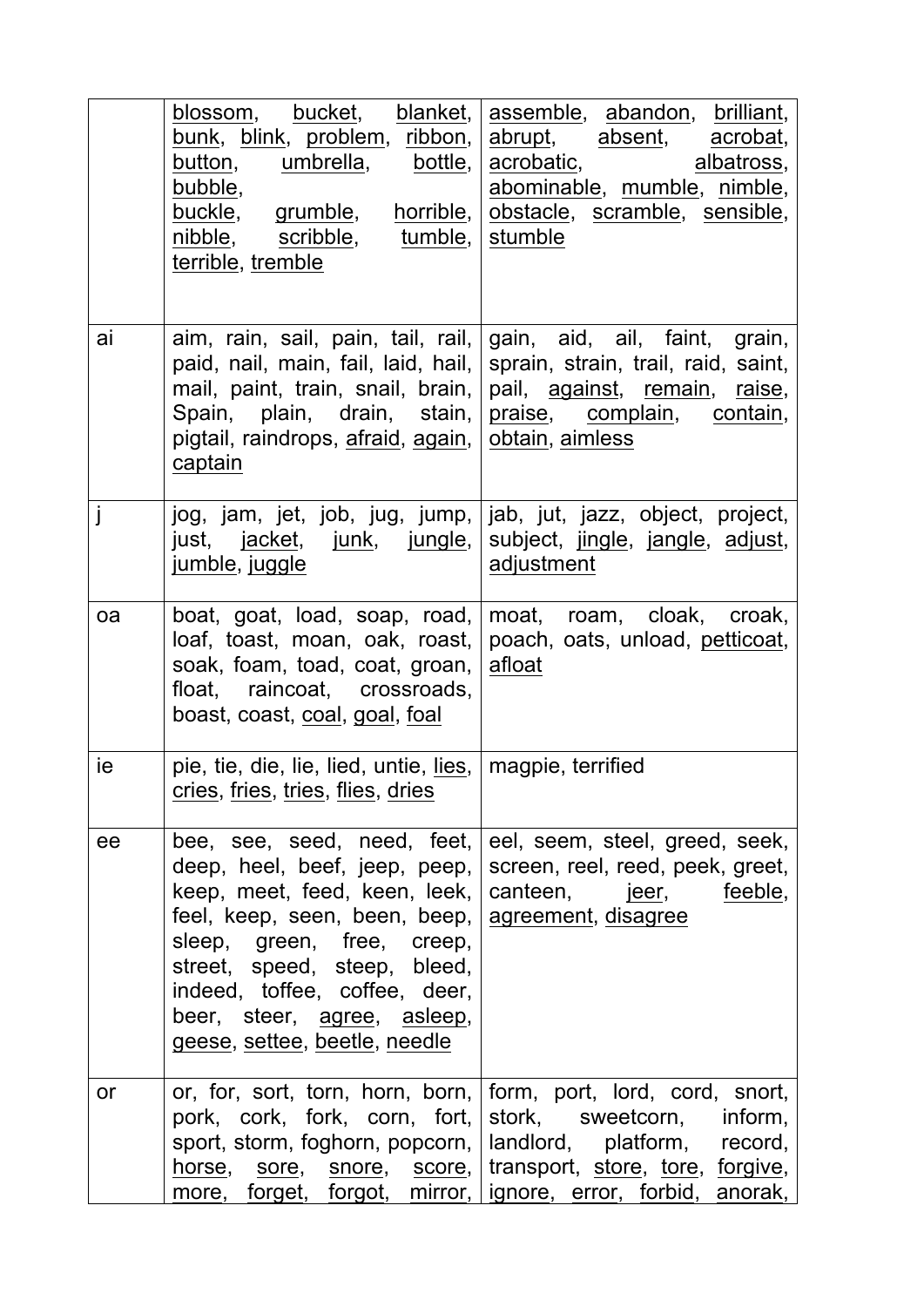|              | doctor, tractor                                                                                                                                                                                                                                             | ashore, important, enormous,<br>monitor, organ, ornament,<br>portrait, accordion, actor,<br>adore, afford, projector, report,<br>restore, sailor, scorpion, shore,<br>sportsman, stubborn, support,<br>tailor, terror, corridor, adorable,<br>portable, ignorant, terrorist,<br>visitor    |
|--------------|-------------------------------------------------------------------------------------------------------------------------------------------------------------------------------------------------------------------------------------------------------------|--------------------------------------------------------------------------------------------------------------------------------------------------------------------------------------------------------------------------------------------------------------------------------------------|
| Z            | zip, buzz, fizz, zigzag, zebra, zap, zest, maize<br>breeze, freeze,<br>sneeze,<br>dazzle, drizzle, puzzle                                                                                                                                                   |                                                                                                                                                                                                                                                                                            |
| W            | worn, wait, twist, sweep,<br>windmill, unwell, cobweb,<br>between, wore, wink, wobble                                                                                                                                                                       | win, web, wet, wag, went, wail, wilt, swift, west, weep,<br>wind, well, will, swim, swam, wept, wig, wick, swell, tweet,<br>twig, twin, week, weed, windscreen, wombat, wigwam,<br>waistcoat, wicked, wagon,<br>sweet, swept, waist, weekend, wicket, wisdom, witness,<br>waitress         |
| ng           | hang, long, king, sung, rang,<br>sang, hung, sting, spring,<br>bring, swing, stung, strong,<br>sleeping, sitting, wedding, training, wellington, kingdom<br>willing, weeping, feeling,<br>painting, ping-pong, soaking,<br>spelling, along, belong, snoring | ring, sing, bang, song, wing, lung, clang, sling, fling, flung,<br>sprang, landing, meeting,<br>oblong, promising, rung,<br>railings, ding-dong, gang,<br>cling, string, singing, morning, smuggling, steering, speeding,<br>buzzing, freezing, seeing, stinking, swelling, swung,         |
| $\mathsf{V}$ | van, vet, vest, give, have,<br><u>active, visit, sleeve,</u><br>travel,<br>vanilla, caravan, seven                                                                                                                                                          | vent, vain, anvil, vivid, invent,<br>victim, vomit,<br>velvet,<br>expensive, prevent, sensitive,<br>involve, level, massive,<br>offensive, solve,<br>olive,<br>aggressive, devil, attractive,<br>available, develop, venom,<br>villa, vitamin, adjective,<br>volunteer, visible, invisible |
| OO           |                                                                                                                                                                                                                                                             | good, wood, wool, soot, foot, brook, crook, wooden, woollen,                                                                                                                                                                                                                               |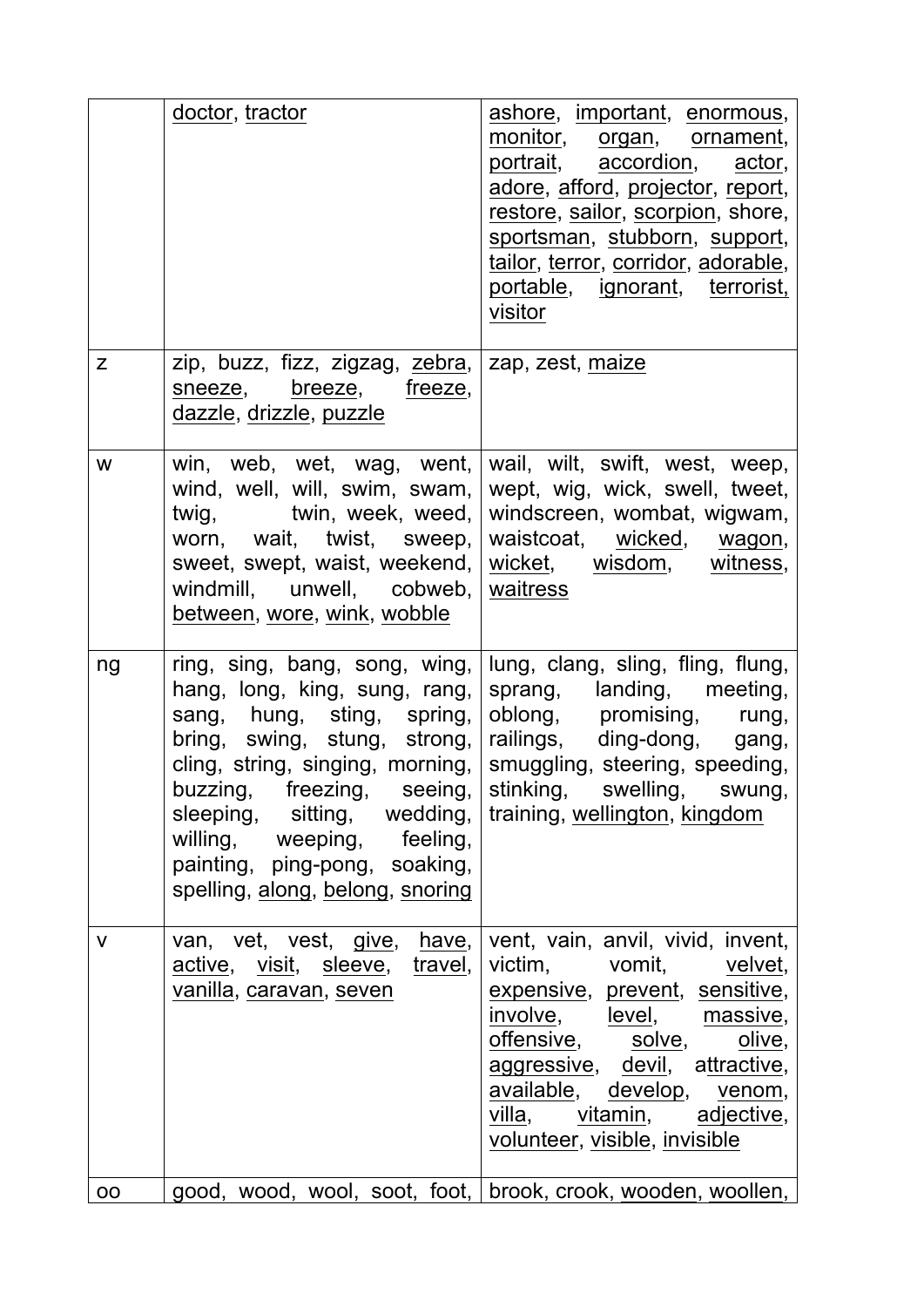|    | hood, book, took, look, rook, woodland<br>cook, hook, woof, stood,<br>footsteps, scrapbook                                                                                                                                                                       |                                                                                                                                                                                                                                                                                                                                                                                                                             |
|----|------------------------------------------------------------------------------------------------------------------------------------------------------------------------------------------------------------------------------------------------------------------|-----------------------------------------------------------------------------------------------------------------------------------------------------------------------------------------------------------------------------------------------------------------------------------------------------------------------------------------------------------------------------------------------------------------------------|
| 00 | zoo, moo, cool, fool, hoof,<br>mood, pool, food, moon, loop,<br>root, soon, boot, hoop, roof,<br>room, tool, zoom, toot, spoon,<br>broom, stool, bedroom,<br>broomstick, toadstool, goose,<br>loose                                                              | boo, boom, hoot, noon, bloom,<br>gloom, beetroot, igloo, proof,<br>stoop, droop, roost, scoop,<br>swoop, too, cloakroom,<br>noodles, moose,<br>baboon,<br>raccoon, tattoo                                                                                                                                                                                                                                                   |
| y  | yes, yap, yet, yell, yelp                                                                                                                                                                                                                                        | yak, yuck, yank                                                                                                                                                                                                                                                                                                                                                                                                             |
| X  | six, fox, fix, box, wax, mix,<br>next, sixteen, boxing, toolbox,<br>expect, paintbox                                                                                                                                                                             | exit, exam, fax, sex, flex,<br>explain, express, extend,<br>extinct, expand, index, ox, tax,<br>text, textbook, mailbox, axe,<br>relax, relaxing, experiment,<br>explore, oxen, unexpected,<br><u>vixen, axle, example, hexagon,</u><br><u>maximum, exact, taxi</u>                                                                                                                                                         |
| ch | chum, chat, much, punch,<br>bench, bunch, lunch, chill,<br>chopsticks, sandwich, children,<br>chicken, chickenpox, cheese,<br>catch, hatch, match, fetch,<br>stretch, itch, ditch, witch, stitch,<br>switch, hutch, choose, chuckle,<br>scratch, kitchen, snatch | chin, chap, chips, rich, chop, duchess, hunch, inch,<br>chaffinch, hunch, chess,<br>poach, porch, screech,<br>such, chick, munch, pinch, speech, trench, drench, finch,<br>chimp, chest, check, champ, chump, cockroach, twitch,<br>chug, chain, cheek, cheer,   hopscotch, ketchup, patch,<br>crunch, torch, coach,   pitch, attach, sketch, cheerful,<br>chimpanzee, ostrich, chipmunk, titch, approach,<br>grandchildren |
| sh | fish, shop, dish, wish, ship,<br>hush, rush, shed, shut, rash,<br>mash, cash, dash, shell, shot,<br>shut, shelf, shock, shook,<br>brush, smash, crash, flash,<br>flush, shoot, shook, sheep,<br>sheet, short, shall, shrimps,                                    | ash, shin, shift, shrug, shrink,<br>shrank, shrunk, flesh, polish,<br>posh, publish, selfish, shellfish,<br>sheriff, shred, shrill, slush,<br>vanish, blush, crush, refresh,<br>astonish, astonishing                                                                                                                                                                                                                       |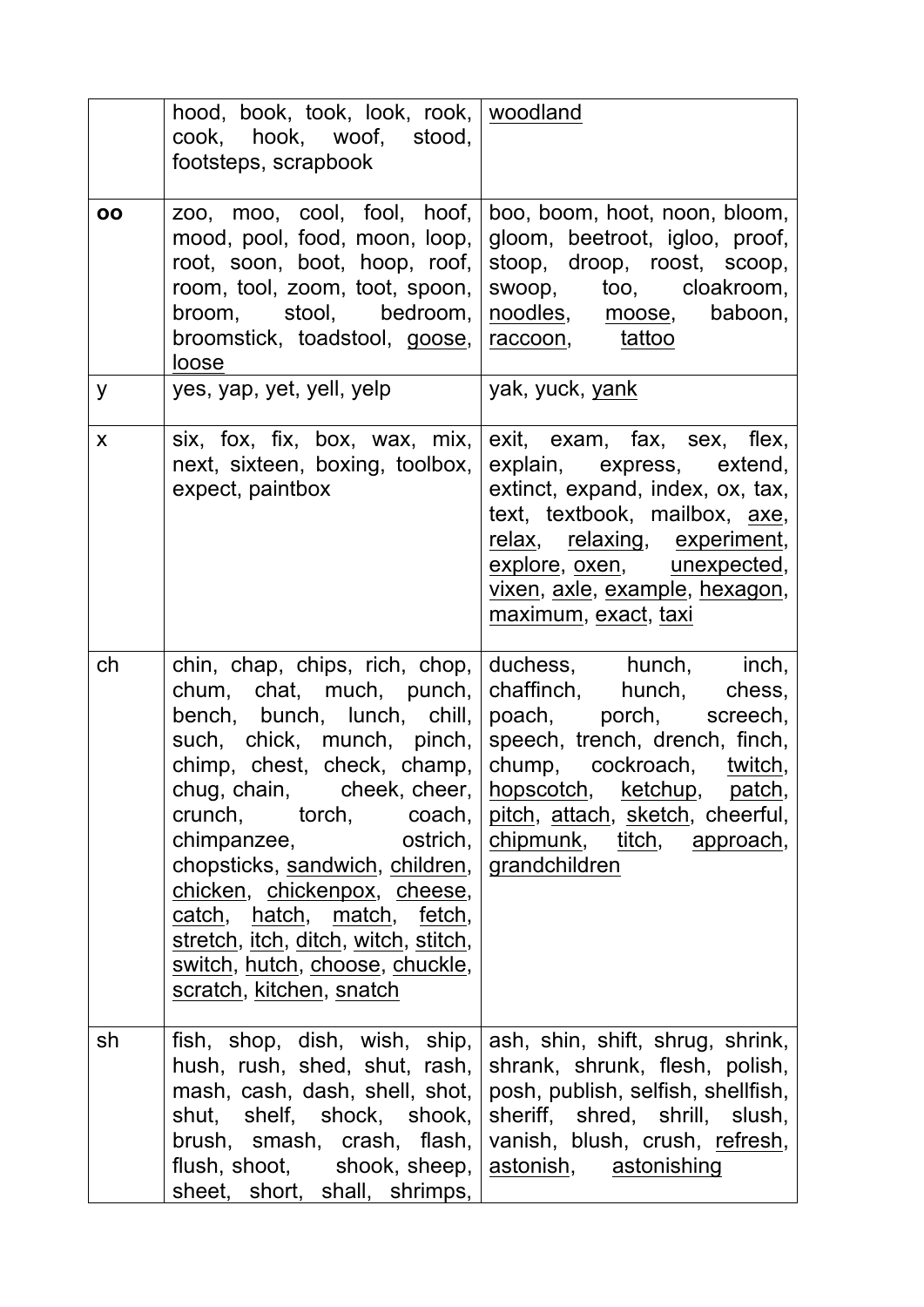|    | splash, finish, eggshell,<br>paintbrush, punish, rubbish,<br>bookshop,<br>shampoo,<br>mushroom, shopping,<br>shocking, goldfish                                                                                                                         |                                                                                                                                                                                                                                                                                                                         |
|----|---------------------------------------------------------------------------------------------------------------------------------------------------------------------------------------------------------------------------------------------------------|-------------------------------------------------------------------------------------------------------------------------------------------------------------------------------------------------------------------------------------------------------------------------------------------------------------------------|
| th | this, that, then, with, them,<br>than                                                                                                                                                                                                                   | within                                                                                                                                                                                                                                                                                                                  |
| th | thin, moth, tenth, thing, thick,<br>thud, thump, tooth, teeth, cloth,<br>three, thorn, throat, toothbrush,<br>thank, think, thanks, sixth                                                                                                               | maths, pith, faith, length, north,<br>thrill, thrush, froth, broth, throb,<br>strength, theft, thrilling, width,<br>anthem, arithmetic, pathetic,<br>thatch, thimble, method                                                                                                                                            |
| qu | quiz, quick, quack,<br>queen,<br>quilt, squirrel, squeeze                                                                                                                                                                                               | quit, quin, quill, liquid, quail,<br>squid, squint, quench, quest,<br>tranquil, request, aquarium,<br>ventriloquist,<br>quicksand,<br>equipment                                                                                                                                                                         |
| ou | out, loud, found, shout, mouth,<br>round, pound, sound, count,<br>our, sour, couch, proud, flour,<br>cloud, spout, scout, crouch,<br>ground, sprouts, shouting,<br>without, outing, house, mouse,<br>blouse, greenhouse, about,<br><u>around, aloud</u> | hound, pouch, south, outfit,<br>outstanding,<br>noun, stout,<br>slouch, snout, trout, wound,<br>background,<br>amount,<br>roundabout,<br>fountain,<br>mountain,<br>woodlouse,<br>mousetrap,<br>aground,<br>obvious, tremendous, account,<br>accountant                                                                  |
| 0İ | point, spoil, spoilt, boiling,<br>spoilsport, toilet, tortoise,<br>avoid, noisiest                                                                                                                                                                      | oil, boil, soil, join, coin, joint, foil, coil, moist, toil, tinfoil,<br>oilcan, topsoil, ointment,<br>disappoint,<br>poison,<br>appointment, asteroid                                                                                                                                                                  |
| ue | due, fuel, rescue, continue, cue, value, statue, avenue<br>clue, glue, blue, true, bluebell,<br>tissue, untrue, cruel                                                                                                                                   |                                                                                                                                                                                                                                                                                                                         |
| er |                                                                                                                                                                                                                                                         | her, sister, kerb, herd, mister, fern, boiler, bother, bitter,<br>silver, litter, pepper, letter, enter, perm, herb, perch, stern,<br>better, winter, never, butter, tender, blender, shatter,<br>fatter, supper, hotter, summer, blunder, slither, amber,<br>river, under, herself, blister, adverb, advert, sprinter, |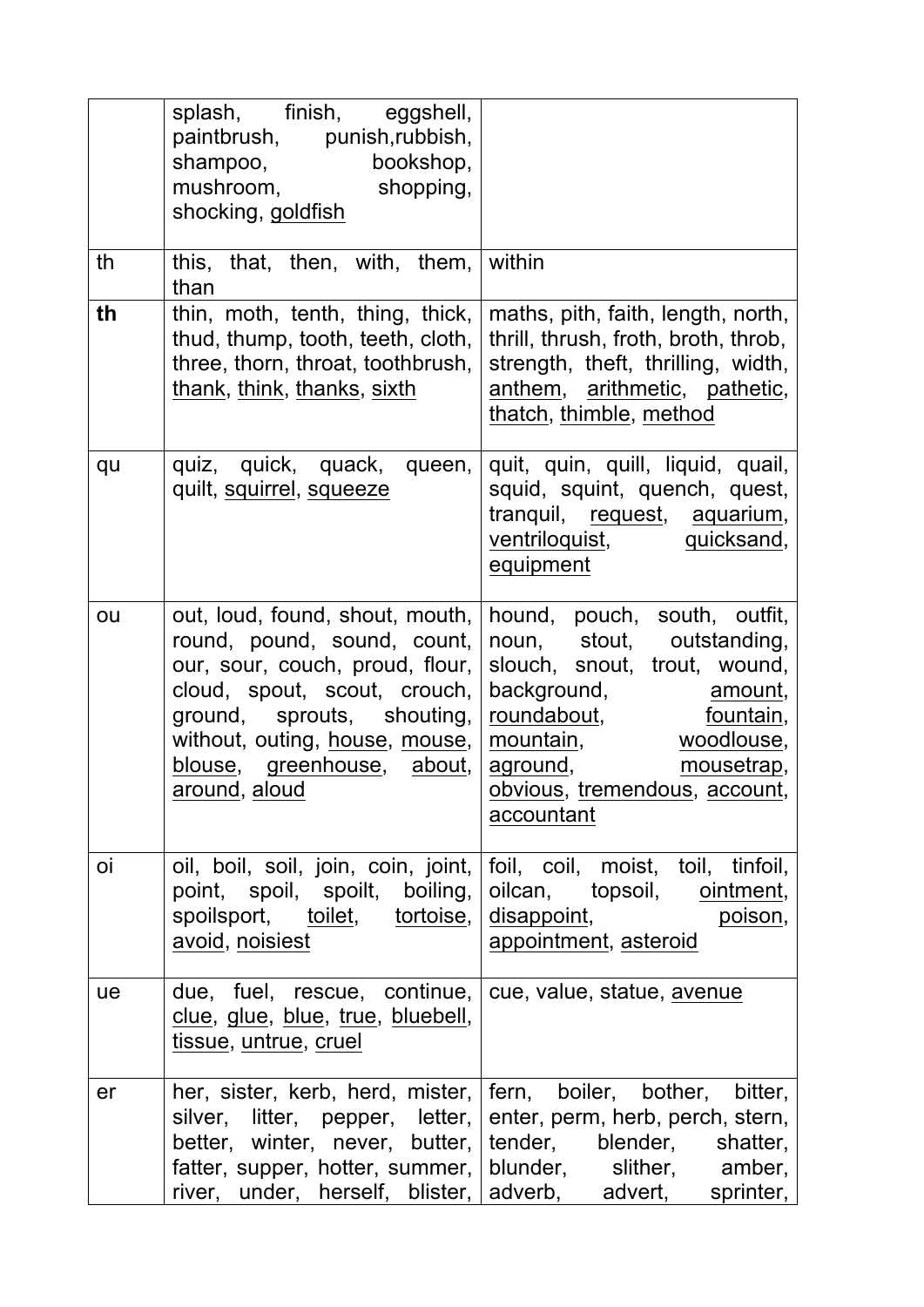|    | splinter,                                    | entertain, expert, antler,                                      |
|----|----------------------------------------------|-----------------------------------------------------------------|
|    | painter, swimmer, thunder,                   | archer, flutter, folder, forever,                               |
|    | winner, bumper, ever, ladder,                | gander, gangster, border,                                       |
|    | dinner, hammer, hamster,                     | dagger, duster, gather,                                         |
|    | jumper, monster, offer, robber,              | glitter, gutter, hanger, hoover,                                |
|    | rubber, runner, scooter, shiver,             | internet, jerk, lantern, lavender,                              |
|    | sticker, temper, toaster,                    | liver, lobster, locker, matter,                                 |
|    | thunderstorm,<br>toddler,                    | member, mermaid,<br>miller,                                     |
|    | understand,<br>buttercup,                    | misunderstanding, modern,                                       |
|    | helicopter, interest, chatter,               | mutter, order, otter, perfect,                                  |
|    | cooker, corner, cracker, clever,             | perform, perhaps, pester, pier,                                 |
|    | painter, pattern, mumbers,                   | porter, potter, printer, proper,                                |
|    | father,<br>finger,<br>slippers,              | quiver, interrupt, rooster,                                     |
|    |                                              | rudder, scanner, scatter,                                       |
|    | afternoon, different, remember,              | September, shatter, shelter,                                    |
|    | trousers, conkers, singer,<br>were, terrific | shopkeeper, shudder, slender,                                   |
|    |                                              |                                                                 |
|    |                                              | slither, smuggler, snooker,                                     |
|    |                                              | sooner, spanner, stagger,                                       |
|    |                                              | stammer, stopper, stutter,                                      |
|    |                                              | suffer, tavern, term, timber,                                   |
|    |                                              | trainer, transfer,<br>trigger,                                  |
|    |                                              | twister, underground,                                           |
|    |                                              | understood, understanding,                                      |
|    |                                              | upper, verb, waiter,                                            |
|    |                                              | woodpecker, camcorder,                                          |
|    |                                              | chapter, consider, copper,                                      |
|    |                                              | counter, evergreen, asterisk,                                   |
|    |                                              | manners, camera, person,                                        |
|    |                                              | nerve, verse, nervous,                                          |
|    |                                              | recorder, customer, alert,                                      |
|    |                                              | referee, angler, reserve,                                       |
|    |                                              | reverse, soldier, serpent,                                      |
|    |                                              | servant, serve, miserable,                                      |
|    |                                              | stretcher, supporter, surrender,                                |
|    |                                              | tanker, terminal, thermometer,                                  |
|    |                                              | propeller, desert, tweezers,                                    |
|    |                                              | shepherd, anger, butterfingers,                                 |
|    |                                              | hunger, herdsman, disaster,                                     |
|    |                                              | rounders                                                        |
|    |                                              |                                                                 |
| ar |                                              | arm, car, far, art, jar, hard, bar, ark, tar, tart, cart, yard, |
|    | farm, barn, card, park, dart,                | chart, harsh, darkroom,                                         |
|    |                                              | mark, dark, bark, part, harm, Antarctic, arch, arc, Arctic,     |
|    |                                              | march, sharp, charm, star, barber, garlic, harp, larder,        |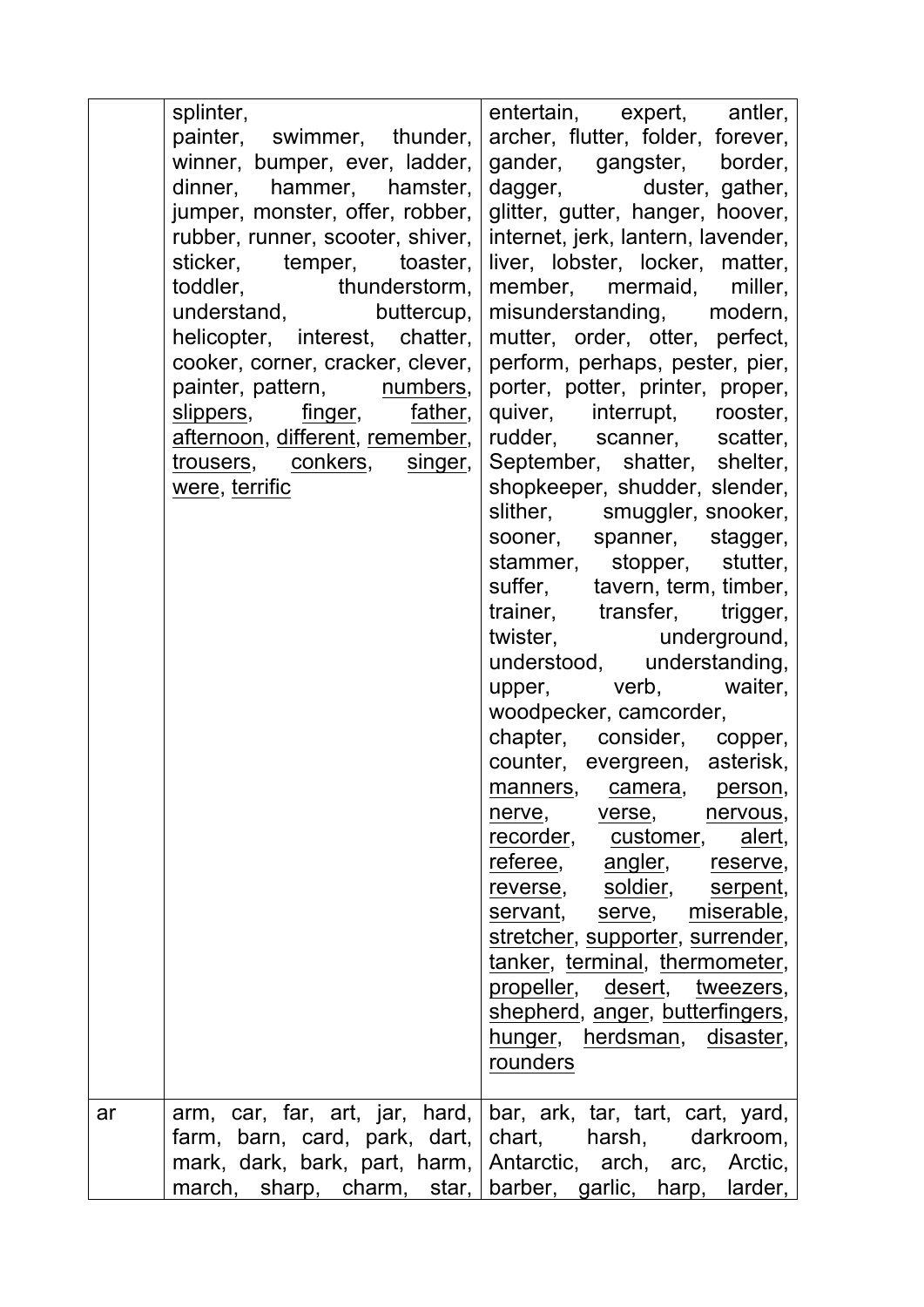|                 | shark,<br>farmer, artist, darling,<br>farmyard, partner, cartoon,<br>argue, harvest, armbands,<br>alarm, are, garden, kangaroo, blizzard, scrollbar<br>cardigan, caterpillar, marbles,<br><u>sparkle, carve, lizard, collar, </u><br>market, mustard, custard,<br><u>calendar, vinegar, wizard,</u><br>harmless                                                                                                                  | start, smart, spark, scarf, scar, starling, pardon,<br>starfish, sharper,   carthorse, sharpener, similar,<br><u>ajar, tartan, vicar, apart,</u><br>apartment, arson, grammar,<br>startle, target, carpenter,<br>carpet, starve, barbecue, remarkable, bargain, familiar,                                                                                                                                                                                                                                                                                                                                                                                                                                                                                                                                                                                                                                                 |
|-----------------|----------------------------------------------------------------------------------------------------------------------------------------------------------------------------------------------------------------------------------------------------------------------------------------------------------------------------------------------------------------------------------------------------------------------------------|---------------------------------------------------------------------------------------------------------------------------------------------------------------------------------------------------------------------------------------------------------------------------------------------------------------------------------------------------------------------------------------------------------------------------------------------------------------------------------------------------------------------------------------------------------------------------------------------------------------------------------------------------------------------------------------------------------------------------------------------------------------------------------------------------------------------------------------------------------------------------------------------------------------------------|
| y /ee/<br>sound | mummy, daddy, funny, poppy,<br>bunny, silly, jolly, dolly, puppy,<br>nanny, fussy, rocky, jelly, holly,<br>runny, sunny, tummy, lorry,<br>dummy, dusty, frosty, lucky,<br>rusty, penny, teddy, berry,<br>floppy, body, buddy, buggy,<br>ugly, family, filthy, very,<br>sorry, sticky, telly, tricky, history, victory,<br>carry, copy, creepy, curry, territory, robbery,<br>stuffy, hanky, every, noisy, satisfactory<br>clumsy | gusty, army, tabby, daily,<br>hobby, ferry, frothy, activity,<br>county, elderly, hobby, entry,<br>fuzzy, glossy, hardy, jellyfish,<br>lily, mainly, pantry, partly,<br>possibly, pottery, property,<br>nappy, cherry, foggy, muddy, roomy, rugby, sherry, shortly,<br>silky, simply, speedy, sporty,<br>granny, spotty, story, dizzy, study, teeny, terribly, tubby,<br>wiggly, willingly, woolly,<br>greedy, happy, grubby, candyfloss, wonky, crockery,<br>grumpy, handy, hurry, windy, cutlery, academy, agony,<br>wobbly, lumpy, marry, potty, daisy, anniversary, antibody,<br>merry, milky, misty, party, pity, archery, artery, astronomy,<br>plenty, sadly, sandy, yummy, majesty, majority, memory,<br>sleepy, slippery, soapy, soggy,   ordinary, enemy, factory,<br>unhappy, unlucky, storybook, industry, lottery, terrifically,<br>silvery,<br>empty, skinny, spooky, stormy, similarly, secretary, salary, |
| $a-e$           |                                                                                                                                                                                                                                                                                                                                                                                                                                  | ate, ape, game, lane, gate, ale, blade, blaze, blazer, daze,<br>save, gave, made, name, estimate, exterminate, fade,<br>cake, hate, safe, rake, tale, fake, fame, frame, gaze,<br>wave, came, bake, date, lake, grade, grave, imitate, indicate,<br>pale, late, make, wake, same,   inflate, invade, irritate, lame,<br>gale, sale, take, tame, tape, maze, landscape, make-up,<br>cave, case, grapes, flame, rate, male, mane, mate,<br>plate, snake, plane, crane, nickname, pane, slate, slave,                                                                                                                                                                                                                                                                                                                                                                                                                        |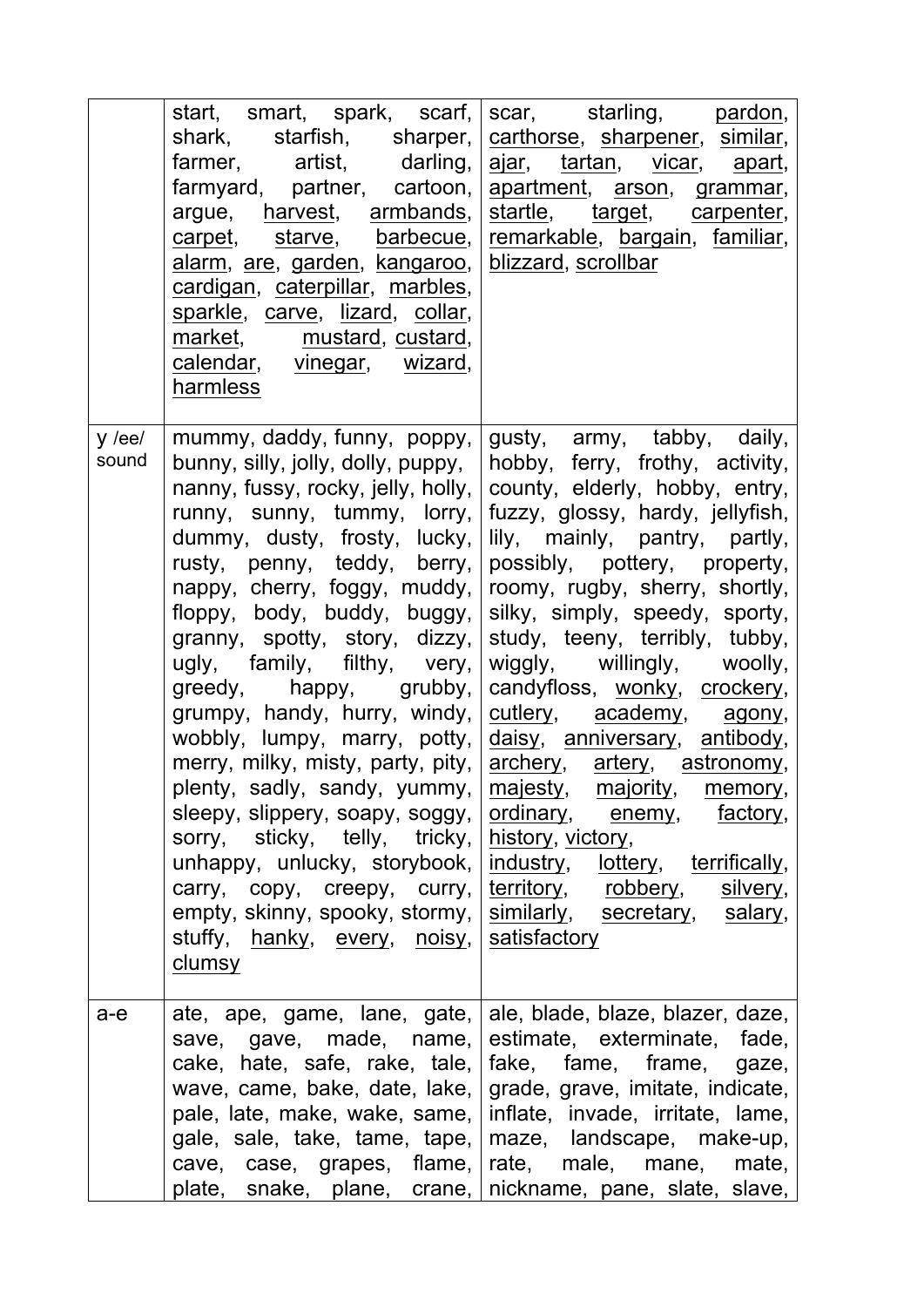|       | brave, spade, stale, blame,<br>skates, scrape, graze, brakes,<br>chase, shame, shape, shave,<br>shade, pancake, lampshade,<br>sunshade, handshake,<br>mistake, cornflakes, escape,<br>awake, marmalade, chocolate,<br>lemonade, pavement                                                                                                                    | state, telltale, trade, caveman,<br>wade, scale, paper, relate,<br>later, roller-skate,<br>amaze,<br>hesitate, sandpaper,<br>appropriate,<br>shaken,<br>approximate, ashamed,<br>scales, wafer, separate,<br>salesman,<br>decorate,<br>demonstrate, inhaler, operate,<br>translate, complicated                                                                                                                                                                                                                                                                                                                                                                                                               |
|-------|-------------------------------------------------------------------------------------------------------------------------------------------------------------------------------------------------------------------------------------------------------------------------------------------------------------------------------------------------------------|---------------------------------------------------------------------------------------------------------------------------------------------------------------------------------------------------------------------------------------------------------------------------------------------------------------------------------------------------------------------------------------------------------------------------------------------------------------------------------------------------------------------------------------------------------------------------------------------------------------------------------------------------------------------------------------------------------------|
| $e-e$ | Steve, Pete, theme park, here,<br>even, these, evening                                                                                                                                                                                                                                                                                                      | athlete, eve, extreme,<br>interfere, compete, concrete,<br>meter, prefect, prefer, severe,<br>complete, fever, event,<br>trapeze, completely, uneven                                                                                                                                                                                                                                                                                                                                                                                                                                                                                                                                                          |
| i-e   | line, pipe, mile, pile, time, side,<br>wipe, like, bike, bite, hive, kite,  <br>wide, size, mine, wine, tide,<br>wife, quite, shine, prize, smile,<br>drive, slide, bride, inside,<br>upside, bedtime, invite,<br>outside, stripes, expression of the set of the set of the set of the set of the set of the set of the set of the<br>bridesmaid, crocodile | ride, hide, nine, ripe, life, five, live, hike, slime, bedside,<br>hillside, likely, lakeside, dislike,<br>dive, divide, file, glide, pride,<br>bridegroom, reptile, thrive, tile,<br>spike, spine, tribe, strike,<br>unlike,<br>underline, unlikely, vine,<br>website, spire, umpire,<br>beehive, sunshine, fire, vampire, admire, advertise,<br>bonfire, wire, lively, fine, tired, $\vert$ alike, item, arise,<br>alive, arrive, spider, wise, tiger, anticlockwise, appetite,<br>describe, glider, hibernate,<br>organize, pantomime, rise,<br>polite, provide, refine, revise,<br>satellite, silent, silently, title,<br>times, sunrise, terrorize,<br>unwise, valentine, wives,<br>clockwise, pineapple |
| $o-e$ |                                                                                                                                                                                                                                                                                                                                                             | bone, home, rope, hope, joke, vote, cone, lone, globe, dome,<br>mole, hole, pole, woke, note, code, alcove, explode, lobe,<br>doze, poke, stone, stole, robe, milestone, role, sole,<br>drove, smoke, slope, stroke, stove, tone, trombone, wove,<br>broke, spoke, choke, throne, zone, scone, antelope,<br>lonely, owe, homemade, primrose, antidote, enclose,<br>flagpole, molehill, tadpole, leftovers, mousehole, October,<br><u>hose, rose, nose, close, those, November, opening, overlook,</u>                                                                                                                                                                                                         |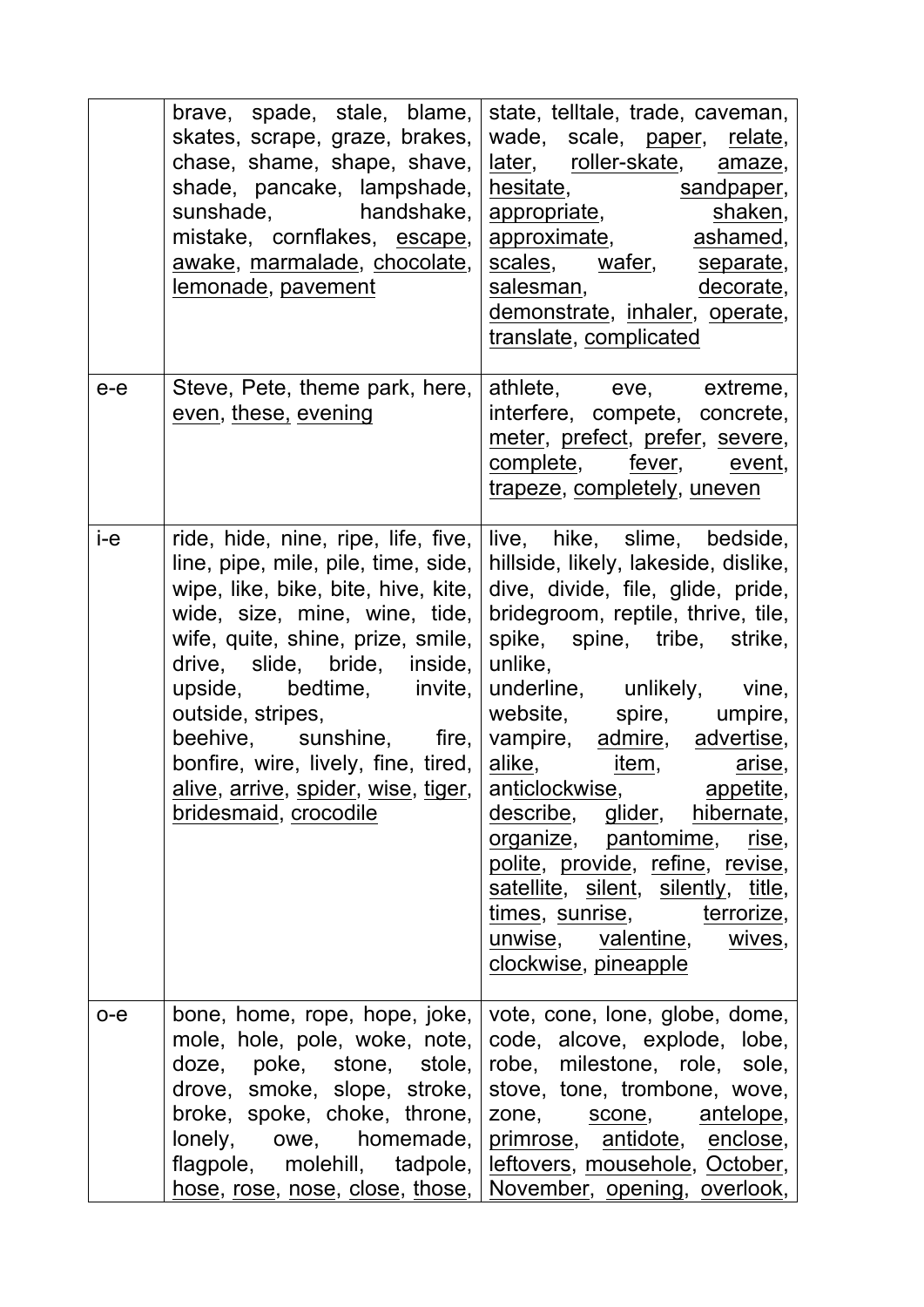|                 | alone, broken, envelope,<br>frozen, open, over, overcoat                                                                                                                                             | oversleep, overtake, propose,<br>spoken, stolen, stethoscope,<br>suppose, telescope, voter,<br>woken, woven                                                                                                                                                                                                              |
|-----------------|------------------------------------------------------------------------------------------------------------------------------------------------------------------------------------------------------|--------------------------------------------------------------------------------------------------------------------------------------------------------------------------------------------------------------------------------------------------------------------------------------------------------------------------|
| $u-e$           | mule, cube, tune, tube, cute,<br>costume, use, rude, salute,<br>ruler, super, supermarket,<br>computer                                                                                               | duke, nude, pure, cure,<br>excuse, perfume, attitude,<br>volume, useless, rule, fuse,<br><u>June, prunes, refuse, absolute, </u><br>absolutely, accuse, amuse,<br>amusement,<br>assume, flute, fluke, fortune,<br><u>fumes</u> , include, pollute,<br>supervise, unused, used,<br>vulture, yuletide, confuse,<br>capture |
| ay              | way, play, tray, clay, stay,<br>pray, spray, staying, playtime,<br>daytime, yesterday, Sunday,<br>driveway, railway, runway,<br>holiday, playground, player,<br>crayons, Tuesday, away               | day, hay, lay, pay, may, say,   ray, bay, sway, crayfish,<br>weekday, stray, slay, display,<br>haystack, hooray, midday,<br>playpen, subway, layer,<br>sunrays, hurray, mayonnaise,<br><u>Friday, sideways</u>                                                                                                           |
| oy              | boy, toy, joy, enjoy, Roy,<br>enjoying, annoy, annoying                                                                                                                                              | boyish, employ, employer,<br>oyster, joystick, joyful, royal,<br>ahoy, employment, destroy                                                                                                                                                                                                                               |
| y /ie/<br>sound | pigsty, butterfly                                                                                                                                                                                    | by, my, try, fly, dry, fry, shy, spy, nylon, satisfy, magnify,<br>sty, sly, sky, cry, myself, multiply, simplify, pylon, terrify,<br>terrifying, typing, typist, apply,<br><u>rely, reply, python, supply,</u><br>skyrocket, skyscraper, type,<br>tyre, dragonfly, style, lullaby                                        |
| y/ii/           |                                                                                                                                                                                                      | pyramid, mystery                                                                                                                                                                                                                                                                                                         |
| ea              | eat, tea, sea, pea, ear, meat,<br>read, each, beat, heap, leaf,<br>beak, heat, mean, seat, leak,<br>team, real, hear, heal, near,<br>meal, leap, lead, weak, neat,<br>dear, fear, seal, year, beach, | peacock, beam, east,<br>steamship, anteater, creak,<br>bleak, deal, eager, feat, flea,<br>lean, least, meantime, nearby,<br>peak, seafood, seagull, seam,<br>sneak, speaker, spear, steal,                                                                                                                               |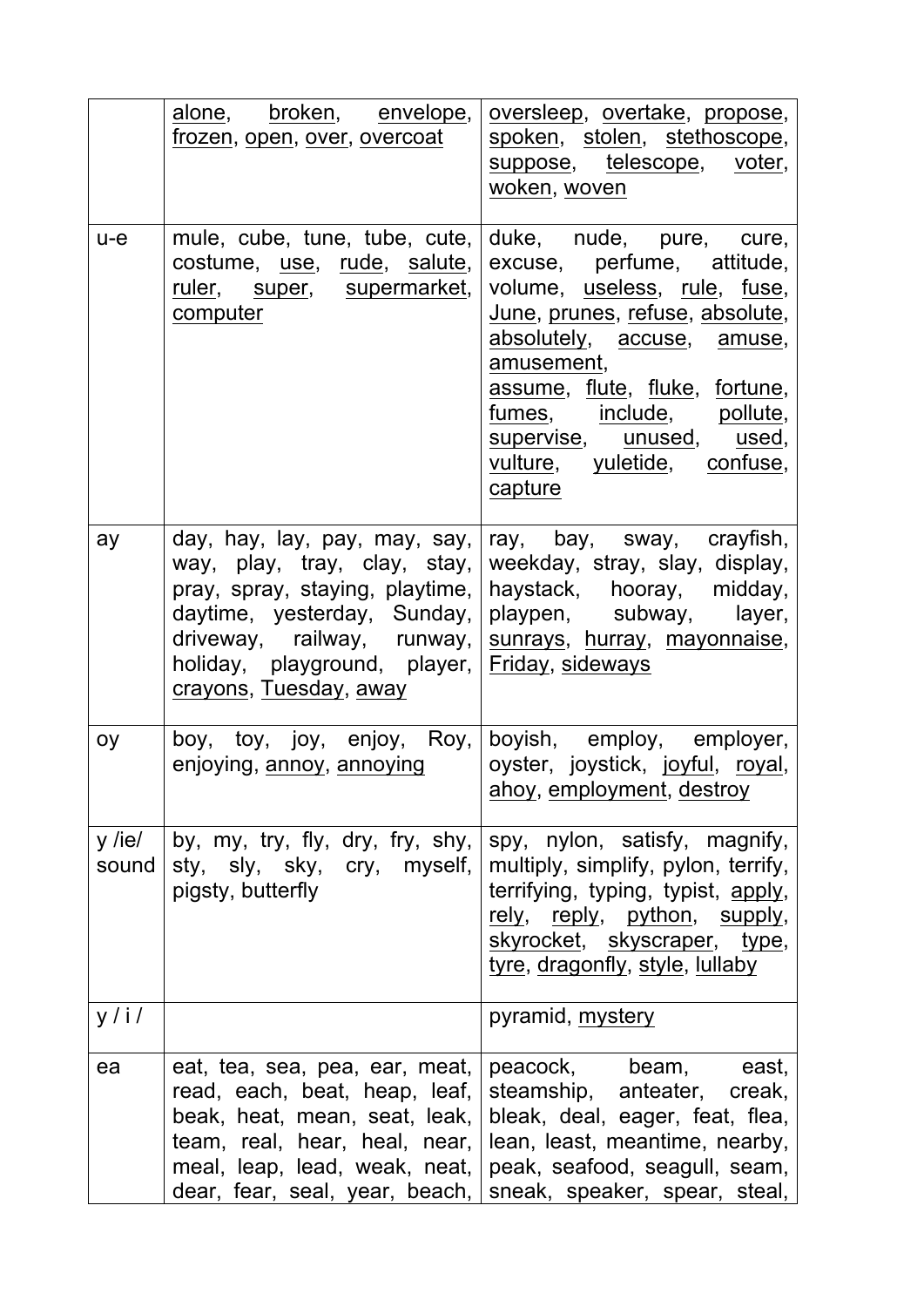|        | clear, treat, cream, steam,<br>speak, steal, dream, stream, appeal, appear, disappear,<br>scream, squeak, cheap,<br>peanuts, teapot, seatbelt, steamroller,<br>daydream, seagull, seaweed,<br>seashell, earwig, meaning,<br>nearly, reach, seaside, teabag,<br>teacup, seasick, teacher,<br>teaspoon, underneath, peas,<br>measles, treacle, easy, easily,<br>leave, please, beads, beans,<br>jeans | teach, peach, each, clean, tear, gear, yeast, earring,<br>yearly, weary, dreary, crease,<br>really, grease, tease, season,<br>increase,<br>reason, release, leaflet, eagle,<br>treatment, weaken, weakness,<br>seahorse, seashore, repeat,<br>reveal, weasel, weave,<br>overhear         |
|--------|-----------------------------------------------------------------------------------------------------------------------------------------------------------------------------------------------------------------------------------------------------------------------------------------------------------------------------------------------------------------------------------------------------|------------------------------------------------------------------------------------------------------------------------------------------------------------------------------------------------------------------------------------------------------------------------------------------|
| igh    | high, night, light, right, sight,<br>bright, fight, tight, fright, flight,<br>might, lightning, traffic lights                                                                                                                                                                                                                                                                                      | sigh, thigh, midnight, lamplight,<br>fortnight, slightly, sunlight,<br>tightrope, flashlight, highlight,<br>nightdress, tights, upright,<br>slight, tighten, overnight,<br>lighthouse, nightingale                                                                                       |
| OW/oa/ | low, own, mow, slow, snow,<br>blow, show, grow, throw,<br>window, yellow, borrow, pillow,<br>shadow, owner, elbow, follow,<br>narrow, arrow, bow, rainbow,<br>snowflake, snowman, grown-<br>up, lower, bowl, bowling,<br>below, slowest                                                                                                                                                             | row, rowing, flow, crow,<br>shallow, shown, marrow,<br>hollow, snowy,<br>SOW,<br>marshmallow, snowstorm,<br>sorrow, sparrow, thrown, tow,<br>  widow, widower, willow,<br>windowpane, windowsill, glow,<br>fellow, Halloween, overflow,<br>bungalow, lowest, tomorrow,<br>tenpin bowling |
| OW/ou/ | owl, how, now, down, town,<br>cow, howl, brown, drown,<br>crown, clown, crowd, frown,<br>growl, shower, flower, powder,<br>tower, downhill, sunflower<br>bow, row, showery, towel                                                                                                                                                                                                                   | sow, scowl, upside down,<br>gown, prowl, fowl, flowerpot,<br>however, cowshed, allow,<br>overcrowded, coward, talcum<br>powder, trowel, vowel                                                                                                                                            |
| ir     | bird, girl, dirt, stir, firm, first,<br>shirt, third, skirt, thirteen,<br>stirring, thirsty, birthday, dirty,<br>birdseed, tee shirt                                                                                                                                                                                                                                                                | sir, fir, chirp, birth, twirl, swirl,<br>shirk, thirty, firmly, songbird,<br>blackbird, squirt, thirst, cowgirl,<br>miniskirt, bluebird                                                                                                                                                  |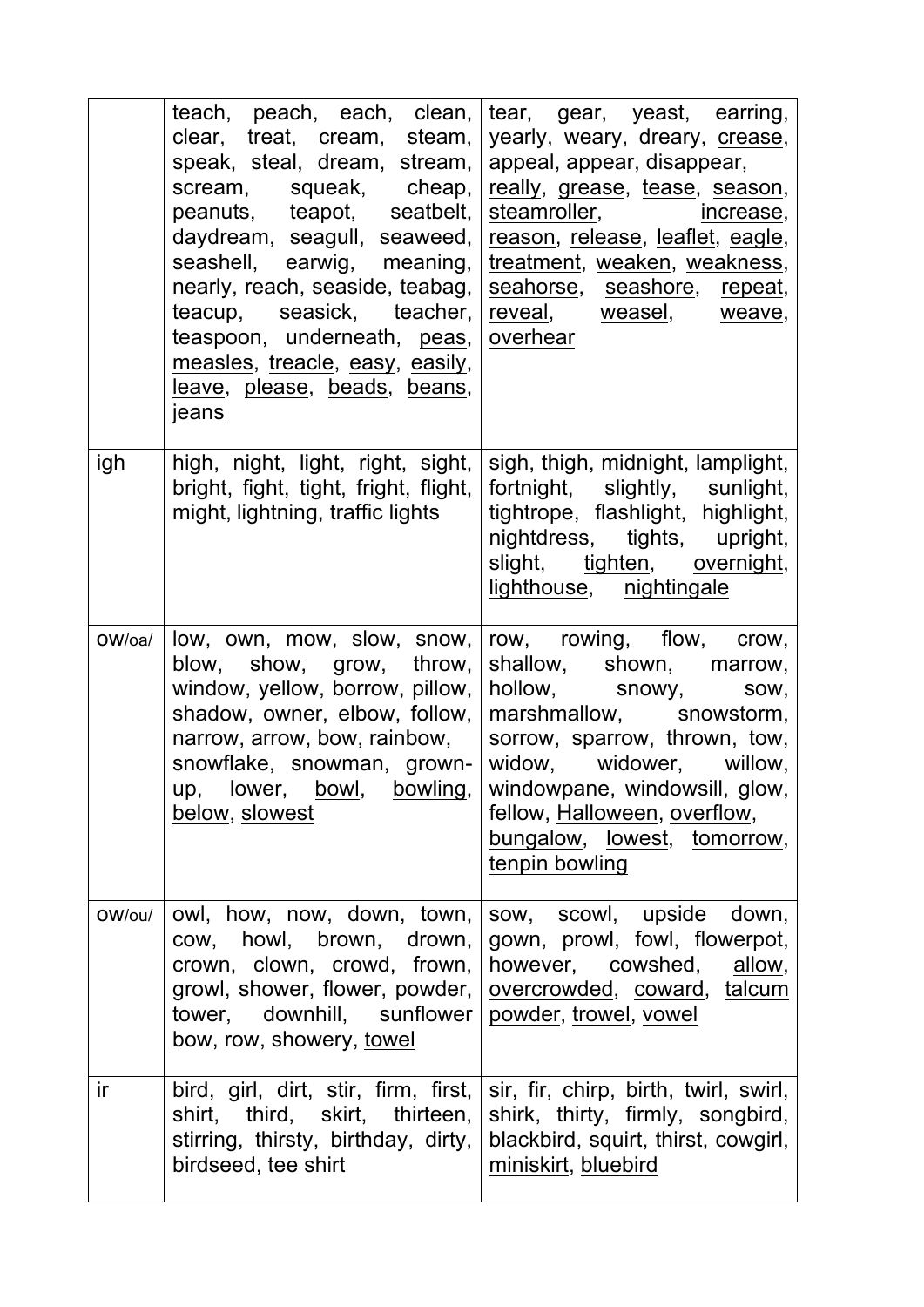| ur     | burnt, burst, church, burger,<br>hamburger, beefburger,<br>yogurt, sunburnt, turning,<br>surprise, nurse, purse, curve,<br>purple, burglar, return, curtain,    | turn, burn, fur, hurt, curl, purr,   turf, furry, further, churn,<br>Saturn, murder, Saturday,<br>turnip, further, disturb, murmur,<br>nursery, suburb,<br>surf,<br>surname, survive, unhurt,<br>turtle, turban, furthest,<br>surround, Thursday, hurtful,<br>absurd |
|--------|-----------------------------------------------------------------------------------------------------------------------------------------------------------------|----------------------------------------------------------------------------------------------------------------------------------------------------------------------------------------------------------------------------------------------------------------------|
| ew     | few, new, dew, stew, blew,<br>grew, chew, chewing, drew,<br>flew, view, threw, screw                                                                            | pew, newt, skewer, Jew, jewel,<br>screwdriver, shrewd, slew,<br>unscrew, crew, newspaper,<br>corkscrew                                                                                                                                                               |
| au     | fault, Paul, haunt, faulty,<br>haunted, August, cauliflower,<br>cause, because, pause                                                                           | haul, vault, taunt, launch,<br>laundry, automatic, audible,<br>autumn, author, astronaut,<br>launderette, restaurant                                                                                                                                                 |
| aw     | saw, paw, jaw, thaw, lawn,<br>draw, straw, prawn, crawl,<br>yawn, claw, jigsaw, seesaw,<br>drawing, dawdle, strawberry                                          | sawmill, withdraw, jawbone,<br>hawthorn, law, flaw, raw,<br>pawn, dawn, shawl, hawk,<br>spawn, trawl, trawler, creepy-<br>crawly, drawer, drawn, hawk,<br>lawnmower, outlaw, sawdust,<br>awful, awfully, awkward                                                     |
| al     | talk, walk, chalk, small, salt,<br>altogether, alright, always                                                                                                  | all, hall, fall, ball, wall, call, tall, stalk, mall, ballpoint, chalky,<br>alter, fallen, altar, basketball,<br>wallpaper, walnut, walrus,<br>alternate, alternative, falcon,<br>false, halt, penalty, scald                                                        |
| ph     | dolphin, phone, nephew,<br>sphere, phonics, alphabet,<br>elephant, orphan, photo,<br>telephone, photograph,<br>photographer                                     | alphabetical, photocopy,<br>trophy, autograph, prophet,<br>phantom, phrase, paragraph,<br>amphibian, physical, triumph,<br>microphone, telegraph pole,<br>hyphen                                                                                                     |
| Soft c | mice, rice, nice, face, ice, race,<br>place, dice, ice cream, excite,<br>centipede, city, space,<br>spaceship, ace, twice, trace,<br>saucer, princess, iceberg, | lace, participate, vicinity,<br>sincere, sacrifice, cent, cell,<br>cancer, brace, officer, cigar,<br>fascinate,<br>scent,<br>scene,<br>simplicity, anticipate, criticise,                                                                                            |